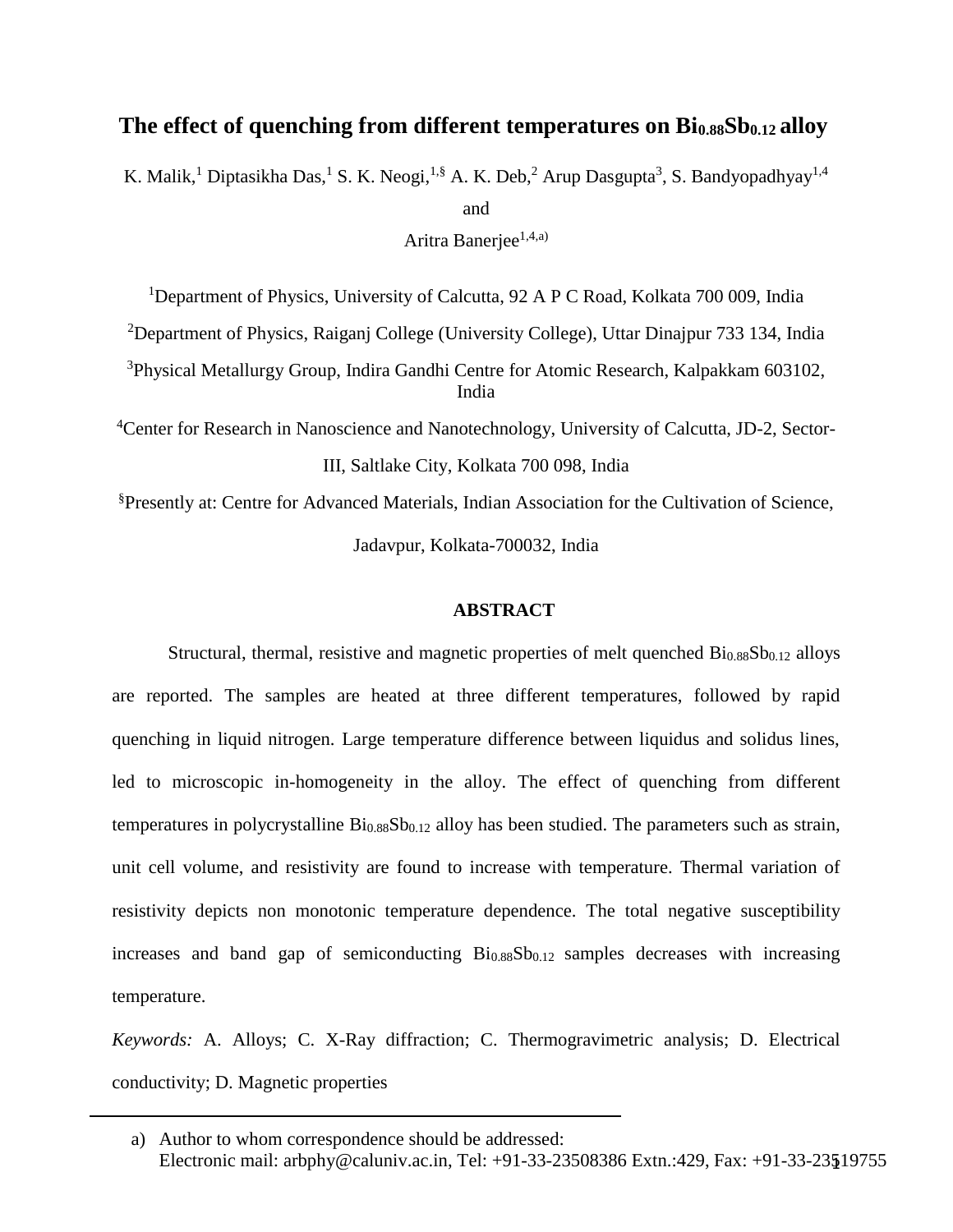### **I. Introduction**

Semiconducting Bi-Sb alloy is a well known n type thermoelectric material. Bi, having rhombohedral crystal structure, is a semimetal, with overlap energy of 184 meV between the valance and conduction band [1,2]. Bi, however when alloyed with semimetal Sb constitutes a continuous solid solution for the entire range of Sb concentration [3-5]. The Bi-Sb alloy have received special attention due to their attractive physical properties [3, 6-9], emerging from peculiarities of its band structure. Electron-electron and electron-phonon scattering plays an important role in transport properties of this alloy and thus influence its thermoelectric properties [10]. Bi<sub>1-x</sub>Sb<sub>x</sub> alloy shows semiconducting behavior for a small range of Sb content  $[(0.07 \le x \le$ 0.22)]. The band gap  $(E_g)$  of semiconducting  $Bi_{1-x}Sb_x$  alloy depends extensively on Sb concentration and shows a transition from direct (0.08  $\leq x \leq$  0.12) to indirect (0.12  $\lt x \leq$  0.22) band gap at  $x = 0.12$ . These are narrow  $E_g$  semiconductors with maximum  $E_g$  of about 20 meV [3,11]. However, it should be pointed out that several groups have reported maximum  $E<sub>g</sub>$  around x=0.15 [12,13,14]. But there are different reports also, : *viz.*, Rodionov *et al.* [15] reported maximum  $E<sub>g</sub>$  around x=0.13, whereas Jain [1] and Malik *et al.* [11] reported for  $Bi<sub>0.88</sub>Sb<sub>0.12</sub>$ sample. Bi possesses interesting diamagnetic property and the anomalous diamagnetism of elemental Bi has been discussed qualitatively by Adams [16]. The relation between E<sup>g</sup> and diamagnetic susceptibility in Bi<sub>1-x</sub>Sb<sub>x</sub> alloy has been elaborately discussed by N. B. Brandt *et al.* [17] M. Sengupta *et al.* studied the effect of inhomogenity on the band parameters and magnetic property of single crystalline semiconducting and semimetallic Bi-Sb alloys [18]. Though limited works have been reported, but studies on magnetic property of the semiconducting  $Bi_{1-x}Sb_x$  are still illusive in literature.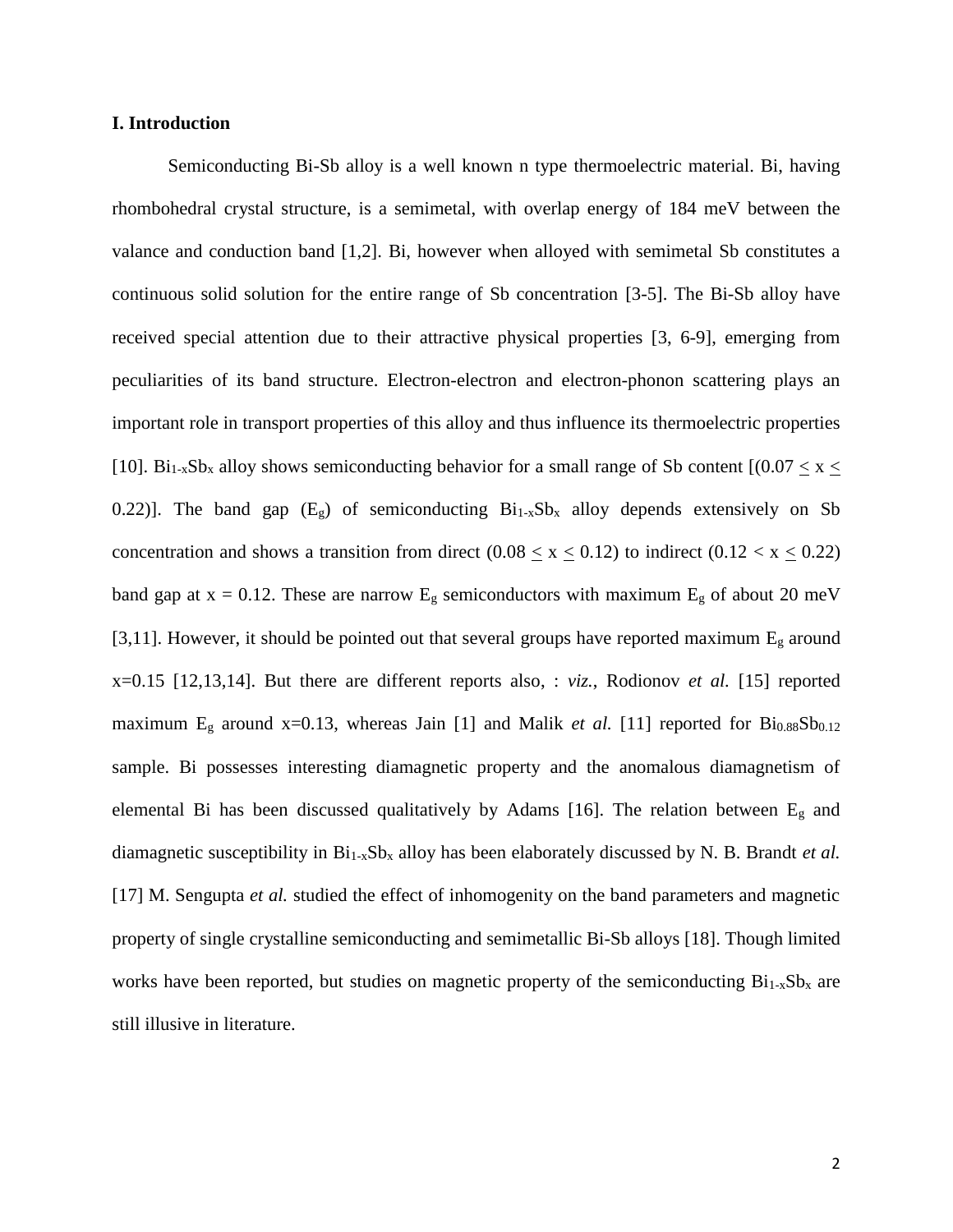Moreover, synthesis and characterisation of semiconducting Bi-Sb polycrystalline alloy is also important from the application point of view. But it is difficult to prepare a homogeneous Bi-Sb alloy. The underlying reason is inherent in the phase diagram [3]. Large temperature difference  $(\Delta T)$  between the liquidus and the solidus lines, with constitutional super cooling causes macro-segregation of elemental Bi and Sb during synthesis, resulting in microscopic inhomogeneity of the alloy [19,20]. Improvement in homogenization can be achieved by rapidly freezing the homogeneous melt [21] or long time annealing of a quenched alloy [22]. Some methods have been developed to obtain homogeneous single or polycrystalline alloy such as travelling heater method [20], mechanical alloying (MA) [23,24], spark plasma sintering of the MA sample [21,25] etc. It was also reported that, sample synthesized by MA like ball milling technique is bound to increase thermodynamic defects, which in turn might be helpful in increasing the efficiency of a thermoelectric material [24].

In this work, an attempt has been made to study the effect of quenching from different temperatures on  $Bi_{0.88}Sb_{0.12}$  alloy. The effect of synthesis temperature on  $E<sub>g</sub>$  of  $Bi_{0.88}Sb_{0.12}$  alloy has been studied. A in depth analysis of the structural properties as well as micro-structural characteristics of the melt quenched alloys are reported here. Finally, the effect of inhomogeneity on the structural, resistive and magnetic property of polycrystalline  $Bi<sub>0.88</sub>Sb<sub>0.12</sub>$  is also analyzed.

### **II. Experiment**

Polycrystalline  $Bi<sub>0.88</sub>Sb<sub>0.12</sub>$  samples were synthesized by melting of high purity Bi and Sb powder. It is an emerging and popular technique for the synthesis of Bi-Sb alloy as well as other related metal chalcogenides based thermoelectric materials [26-29]. Stoichiometric quatities of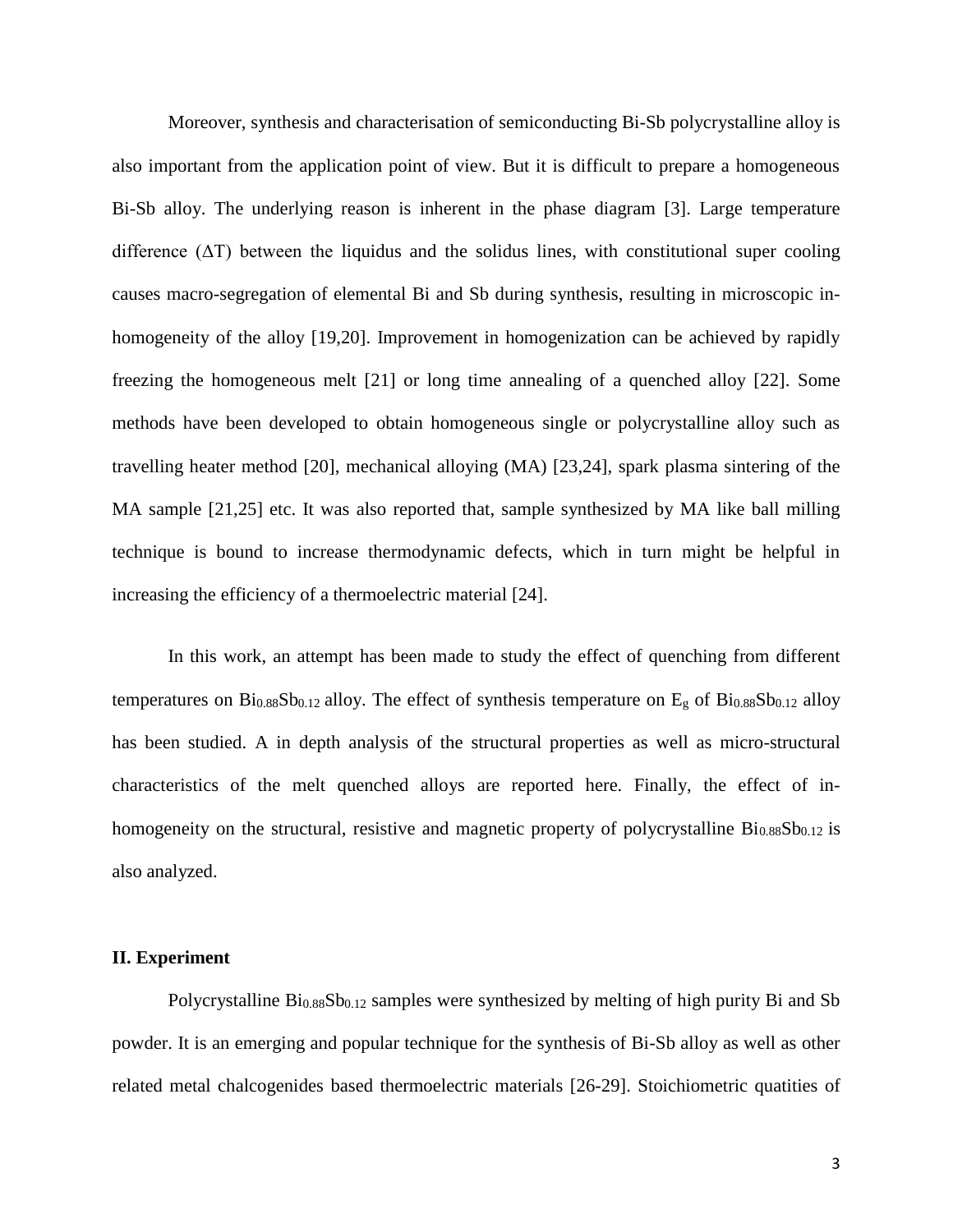Bi and Sb powders (each of purity 99.999%; Alfa Aesar, UK) were loaded into an evacuated (10-  $3$  torr) quartz tube of 10 mm and 11 mm, inner and outer diameters, respectively. The evacuated quartz tube were heated upto three different temperatures viz., 973 K, 1273 K and 1473 K and soaked for 10 h and finally rapidly quenched in liquid Nitrogen. Powder X-Ray Diffractometer [Model: *X'Pert PRO* (PANalytical)] was used for structural characterization of the synthesized samples. All the X-Ray Diffraction (XRD) measurements were performed in  $\theta$ -2 $\theta$  geometry with  $Cu-K_{\alpha}$  radiation. In depth structural analysis was performed using Rietveld (MAUD software) refinement technique [30]. Standard Si was used to determine the instrumental profile [31]. Field Emission Gun Scanning Electron Microscope (FEGSEM: FEI make Helios Nanolab 600i) equipped with a Ocatne Pro Energy Dispersive X-Ray (EDX) detector was used for microstructural and microchemical analysis of the samples. Microhardness measurements were carried out using a Leitz Miniload 2 microhardness tester with an applied load of 100 g and dwell time of 15 seconds. Each reported hardness value is an average of three measurements. Resistivity of all the synthesized samples, as a function of temperature down to 100 K, was measured using conventional four probe method. Silver paste cured at room temperature was used for achieving good ohmic electrical contacts. Differential thermal analysis (DTA) of the synthesized samples was performed in nitrogen atmosphere. Temperature dependent diamagnetic susceptibility of all the melt quenched polycrystalline  $Bi_{0.88}Sb_{0.12}$  alloys was measured in the temperature range 30-300K using Superconducting Quantum Interference Device Vibrating Sample Magnetometer (SQUID VSM, Quantum Design).

# **III. Result and Discussion**

 $XRD$  patterns of the three  $Bi<sub>0.88</sub>Sb<sub>0.12</sub>$  samples treated at three different temperatures are shown in Figure 1. Variation of the most intense diffraction peak, i.e. (012), for samples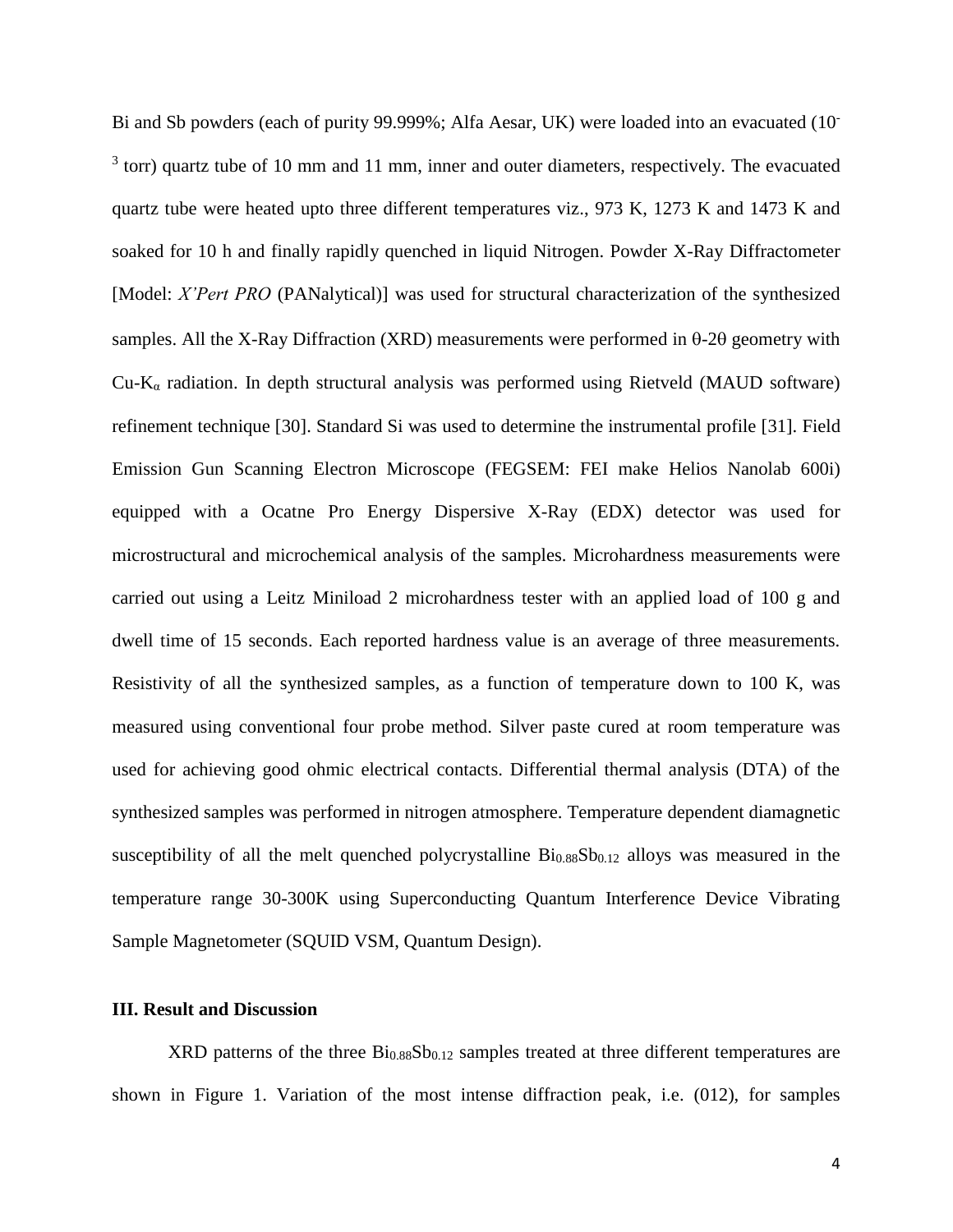quenched from different temperatures, is demonstrated in Figure 1(inset). All the (012) peaks of the synthesized  $Bi<sub>0.88</sub>Sb<sub>0.12</sub>$  alloys shift to lower angle with increasing temperature. The synthesized samples are soaked at 973 K, 1273 K and 1473 K, respectively followed by rapid

quenching at liquid nitrogen. This help the melt quenched samples to retain its phase as obtained at respective temperature. Since treatment temperature is consecutively higher in the three respective samples, the unit cell volume and lattice parameter of the melt quenched samples increases with increasing temperature due to



Fig. 1. XRD Patterns of  $Bi<sub>0.88</sub>Sb<sub>0.12</sub>$  alloys quenched from 973 K, 1273 K and 1473 K, respectively. Inset shows (012) peak of rhombohedral  $\text{Bi}_{0.88}\text{Sb}_{0.12}$  alloys.

thermal expansion [32]. It is correctly reflected in the shifting of XRD peaks to lower angle. Bi and Sb are isoelectronic and both belong to rhombohedral crystallographic structure with  $R3m$ space group. In-depth structural analysis has been carried out by Rietveld refinement technique using MAUD software. The experimental XRD pattern and theoretical XRD curve, as obtained after Rietveld refinement, for all the synthesized  $Bi_{0.88}Sb_{0.12}$  alloys are presented in Figure S1 (see the supplementary information for Figure S1) [33]. The refinement has been carried out using both atomic position and substitution. Space group  $\overline{R3m}$  and point group  $D_{3d}$  with hexagonal coordinate system are used for refinement. Refined hexagonal unit cell volume as well as the corresponding lattice parameters,  $a_H$  and  $c_H$  (within error limit) of the melt quenched samples increases with increasing temperature (Table-1). This is in confirmation with the shift of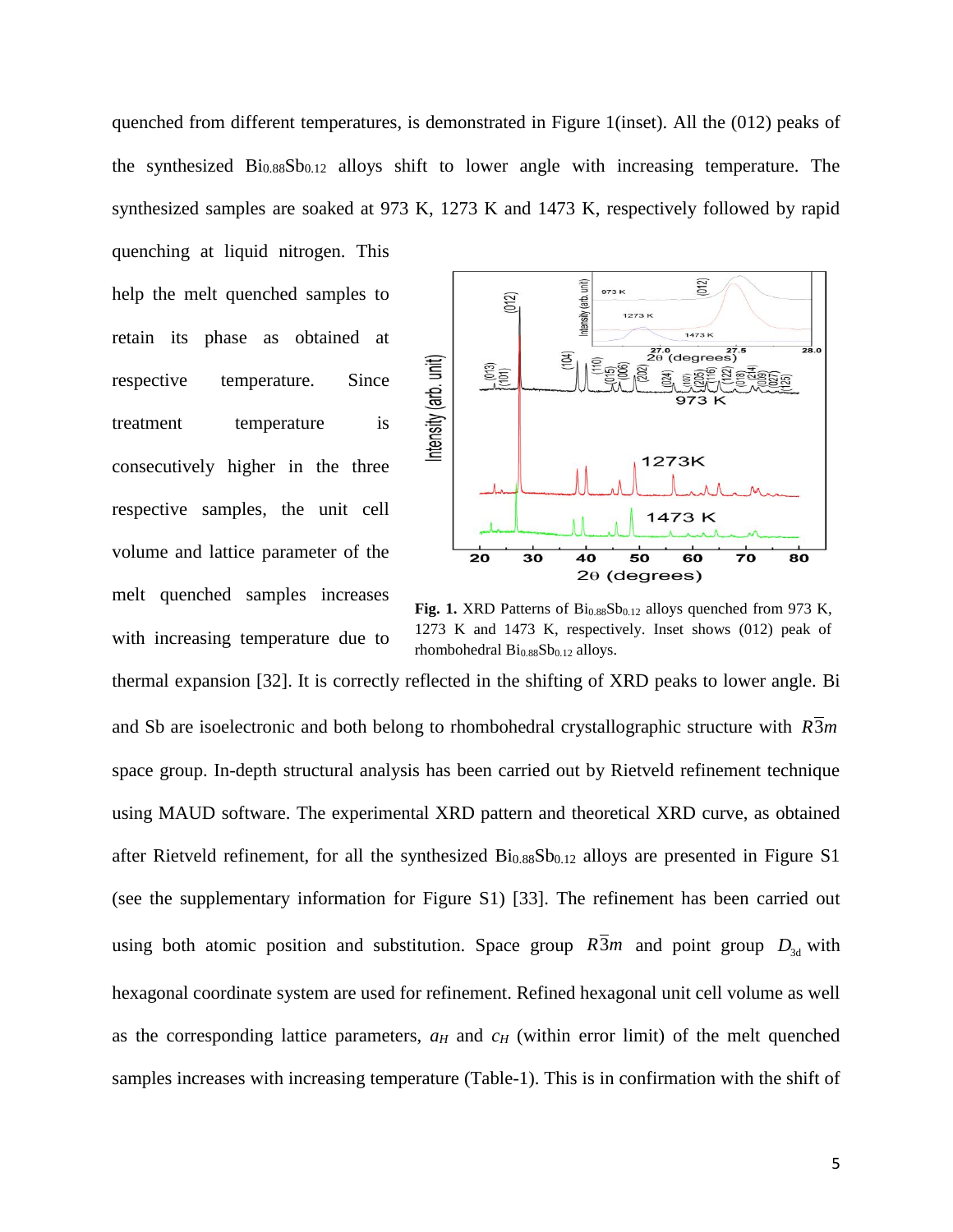the XRD peak towards lower angle as observed in Figure 1(inset). The effect of temperature on the strain of the samples is also analyzed. As depicted in table 1, strain increases monotonically with increasing temperature. In addition to Rietveld technique using the MAUD software, Williamson-Hall (WH) plot has also been employed to extract the strain in the synthesized samples. WH analysis, as depicted in Figure S2 (see the supplementary information for Figure S2), indicates similar trend [34]. The saturation vapour pressure of Bi and Sb at around 973 K, 1273 K and 1473 K, are 1 and 10 Pa, 100 and  $10^3$  Pa and  $10^3$  and  $10^4$  Pa, respectively [35]. It is further observed that, the difference between saturation vapour pressures of Sb and Bi increase with increasing temperature. Hence Sb is more volatile than Bi and volatilization of Sb increases with temperature. In the melt quenched samples, Sb is thus segregated in the matrix of Bi-Sb alloy and Sb precipitation increases with increasing temperature. Here, it is noteworthy to mention that Lenoir *et al.* predicted Bi segregation in Bi-Sb alloy and in order to avoid precipitation of Bi in their samples, they adopted travelling heater method as well as mechanical alloying route to synthesise homogeneous Bi-Sb samples [20,23]. On the other hand Robert *et al.* [26] synthesized the samples by quenching at 268 K from 723 K and observed segregation of both Bi and Sb in their Bi-Sb samples. There is a large temperature difference between the liquidus and solidus lines in the phase diagram of Bi-Sb alloy and because of very low diffusion rate in the solid the resulting ingot may exhibit severe segregation [3]. However, the samples reported in the present paper are synthesized by rapid liquid  $N_2$  quenching from much higher temperatures (973 K, 1273 K and 1473 K), which might lead to Sb segregation in the Bi-Sb matrix. Precipitation of Sb in Bi-Sb matrix is further evidenced from EDX mapping analysis (discussed later). It is thus quite justified to assume that, the segregation of Sb from the Bi-Sb rhombohedral unit cell leads to the observed strain in the high temperature quenched samples.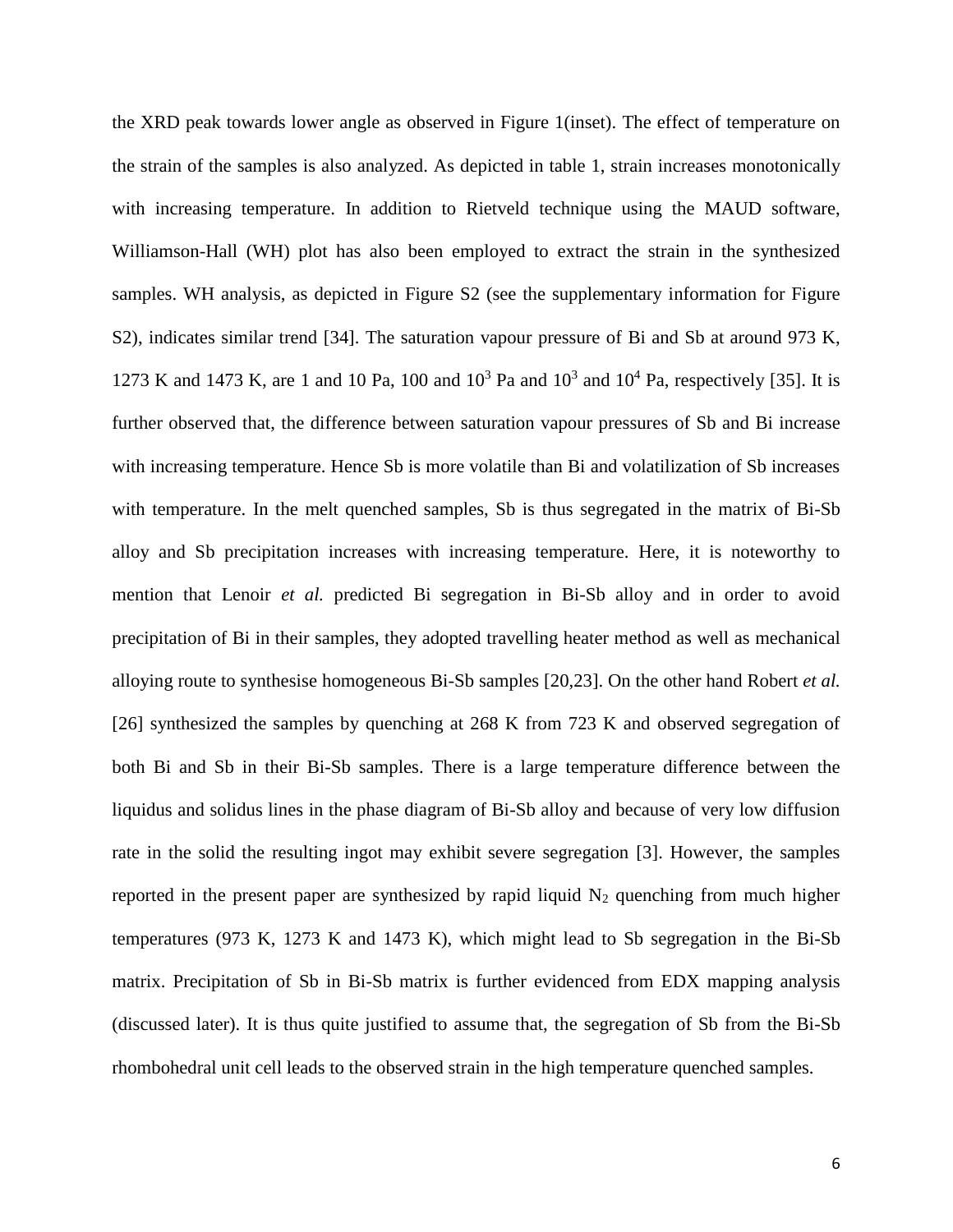Rietveld refinement data also indicates that Debye Waller factor [Biso], linked to the atomic displacement parameters, increases with temperature (Table-1). Debye-waller factor  $[B<sub>iso</sub>]$  consists of two parts, thermal ( $B<sub>thermal</sub>$ ) and static ( $B<sub>static</sub>$ ).  $B<sub>static</sub>$  can be calculated using the relation [36] :

$$
B_{\text{statics}} = 8\pi^2 \langle u_{\text{static}}^2 \rangle \tag{1}
$$

with 
$$
\langle u_{\text{static}}^2 \rangle = (r_A - r_B)^2 x (1 - x)
$$
 (2)

, where  $r_A$  and  $r_B$  are atomic radii of Bi (0.160 nm) and Sb (0.145 nm), respectively and Sb concentration is represented by 'x'. However, for all the Bi-Sb samples  $(Bi_{0.88}Sb_{0.12})$  reported here  $r_A$ ,  $r_B$  and 'x' are same, hence  $B_{\text{statics}}$  is almost unaffected. Thus the variation in  $B_{\text{iso}}$  reported in Table-1, as obtained from Rietveld refinement, is solely due to  $B_{thermal}$ , designated as the mean square displacement of atoms from its original position. The large difference in atomic radii of Bi and Sb along with high temperature quenching may cause the off centring of Bi/Sb atoms [37]. Mean square displacement, intimately related to this off centring of Bi/Sb atoms, is thus different in the reported  $Bi<sub>0.88</sub>Sb<sub>0.12</sub>$  samples and increases subsequently with increasing temperature.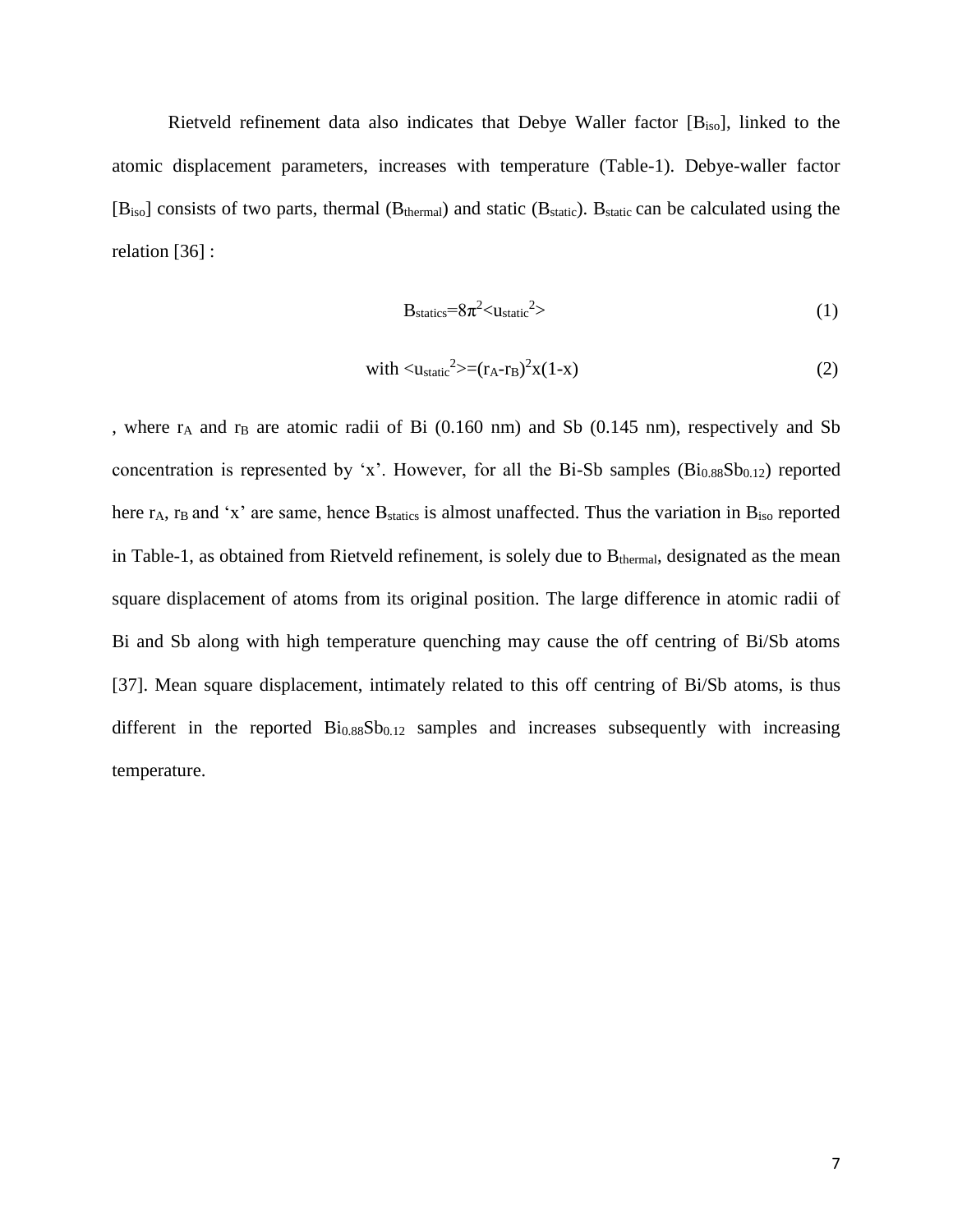In order to confirm and quantify the segregation of Sb in Bi-Sb matrix, detailed

microstructural characterization and EDX mapping of all the synthesized samples are carried out. EDX mapping (Figure 2) clearly indicates segregation of Sb in the Bi-Sb matrix. In order to quantify the amount of Sb segregation, area fraction calculation using *ImageJ*® software is performed. The results have been enumerated in Table-2, indicating that Sb segregation increases with increasing temperature. In addition, an attempt to estimate the grain size of the samples from FEGSEM micrographs is also made. However, it may be indicated here that the sample preparation for microstructural analysis is not trivial. Hence, as an alternative approach hardness measurement is carried out to estimate the effect of temperature on the grain size of the samples. According to Hall-Petch relation, measured hardness of a sample is inversely proportional to the square root of the grain size [38]. These measurements (Table-2)



Fig. 2.  $EDX$  mapping micrograph of  $Bi<sub>0.88</sub>Sb<sub>0.12</sub>$ samples melt quenched from (a)  $973$  K, (b)  $1273$  K, and (c) 1473K.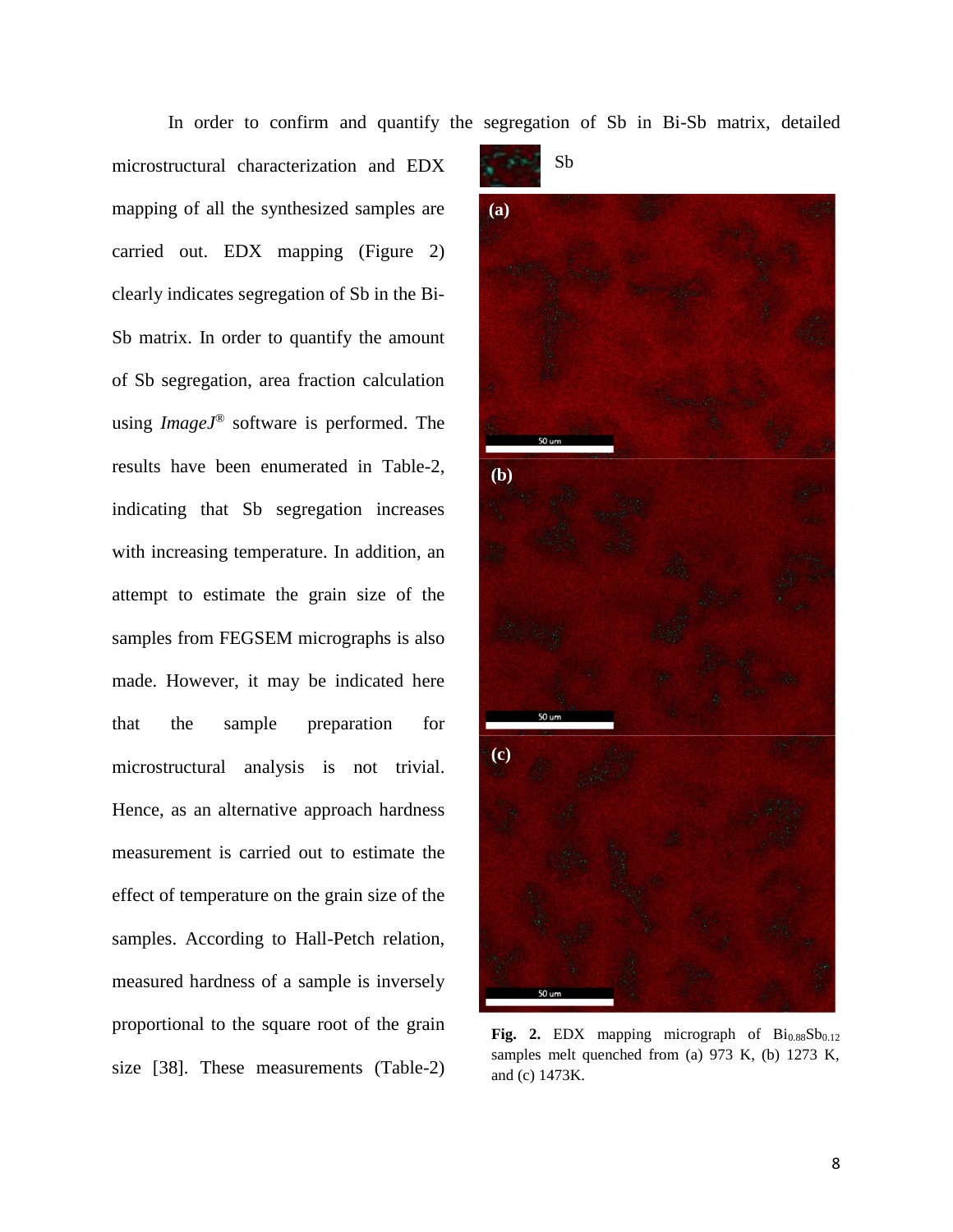however, do not reveal any significant change in hardness, which in turn implies that, the grain size of the samples do not significantly vary with temperature. In addition, WH method is also employed to estimate the grain size of the samples. WH analysis, as represented in Figure S2 (see the supplementary information for Figure S2) also indicates that grain size do not change significantly with temperature [34]. The results may be understood from the Bi-Sb alloy phase diagram. This diagram indicates that the melting temperature of  $Bi<sub>0.88</sub>Sb<sub>0.12</sub>$  is 565 K [3,20]. The samples reported in this paper have been quenched from 973 K, 1273 K and 1473 K, all of which are higher than the melting point of  $Bi<sub>0.88</sub>Sb<sub>0.12</sub>$  alloy. Thus effectively all the samples are quenched from liquid state, which is correctly reflected in the microhardness measurement as well as WH plot.

DTA curves of synthesized samples are given in Figure 3. Melting points of Bi and Sb

are 544 K and 903 K, respectively and that of Bi rich  $Bi_{0.88}Sb_{0.12}$  is around 565 K [3,20,39]. Thus the endothermic peak observed around 565 K indicates the melting of Bi-Sb alloy. In addition, there is a small endothermic peak at around 885 K for the 1273 K quenched sample.

It is due to the melting of Sb and



**Fig. 3.** DTA curve for  $Bi<sub>0.88</sub>Sb<sub>0.12</sub>$  alloys heated at 973 K, 1273 K and 1473 K.

indicates the presence of minute amounts of Sb within the quenched alloy. The strong exothermic peak appearing around 835 K observed for the sample treated at 1473 K is probably due to the formation of some Sb rich phase. Evidence of similar exothermic peak due to the formation of Sb rich  $(Bi_{0.25}Sb_{0.75})_2Te_3$  phase has also been reported earlier [39]. Sb segregation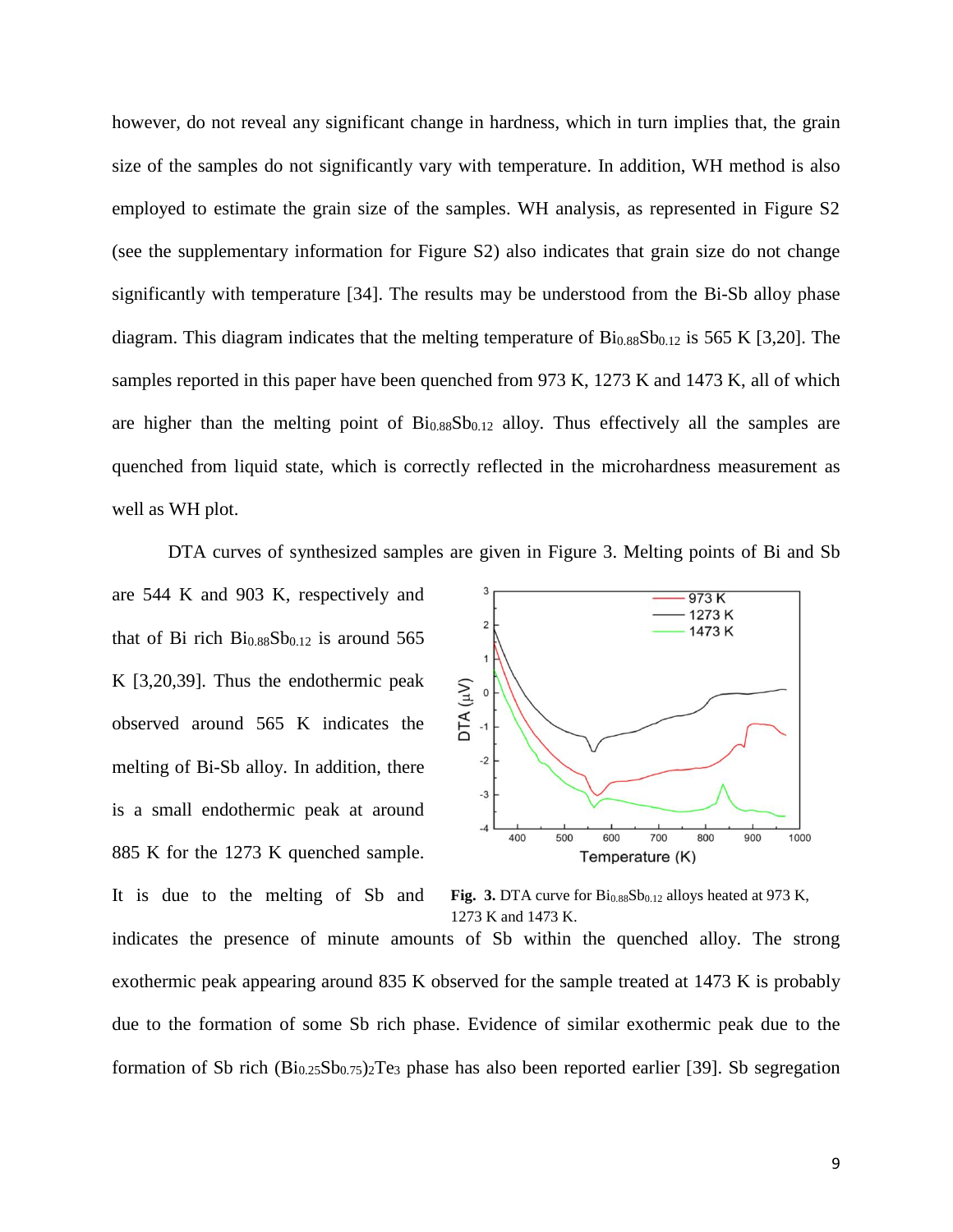increases for the sample treated at 1473 K and form minute amount of Sb rich phase, which is manifested by the exothermic peak around 835 K [Figure 3]. The signature of Sb precipitation in Bi-Sb matrix also corroborates with the EDX mapping analysis [Figure 2, Table 2].

Temperature dependent  $\rho$  of  $Bi<sub>0.88</sub>Sb<sub>0.12</sub>$  alloys, quenched from three different temperatures are presented in Figure 4. The ρ-T curves follow similar trend as reported earlier for 973 K air cooled sample, showing non-monotonic temperature dependence with maximum value of  $\rho$  at temperature  $T_p$  [11]. It is further observed that  $\rho$  increases with



**Fig. 4.** Thermal variation of electrical resistivity (ρ) of  $Bi<sub>0.88</sub>Sb<sub>0.12</sub>$  alloys synthesized by quenching from different

treatment temperature, which is intimately related to the impurity scattering arising due to Sb

precipitation in the Bi-Sb matrix. The area fraction calculation using *ImageJ*® software clearly revealed that, amount of Sb precipitate increased with temperature. The microscopic inhomogenity arising due to Sb segregation also plays a significant role in the observed increase of  $\rho$  with increasing temperature.  $E_g$ of the synthesized samples are estimated from the high temperature semiconducting region (for  $T>T_p$ ) of  $\rho(T)$  data using the equation<sup>11</sup>



**Fig. 5.** Schematic representation of energy bands near the Fermi level for Bi<sub>0.88</sub>Sb<sub>0.12</sub> alloys quenched from (a) 973 K, (b) 1273 K, and (c) 1743 K. For simplicity, the L, T and H point bands are drawn one on top of the others. Evaluation of Sb induced impurity band leads to the decrease of  $E<sub>g</sub>$  with increasing temperature.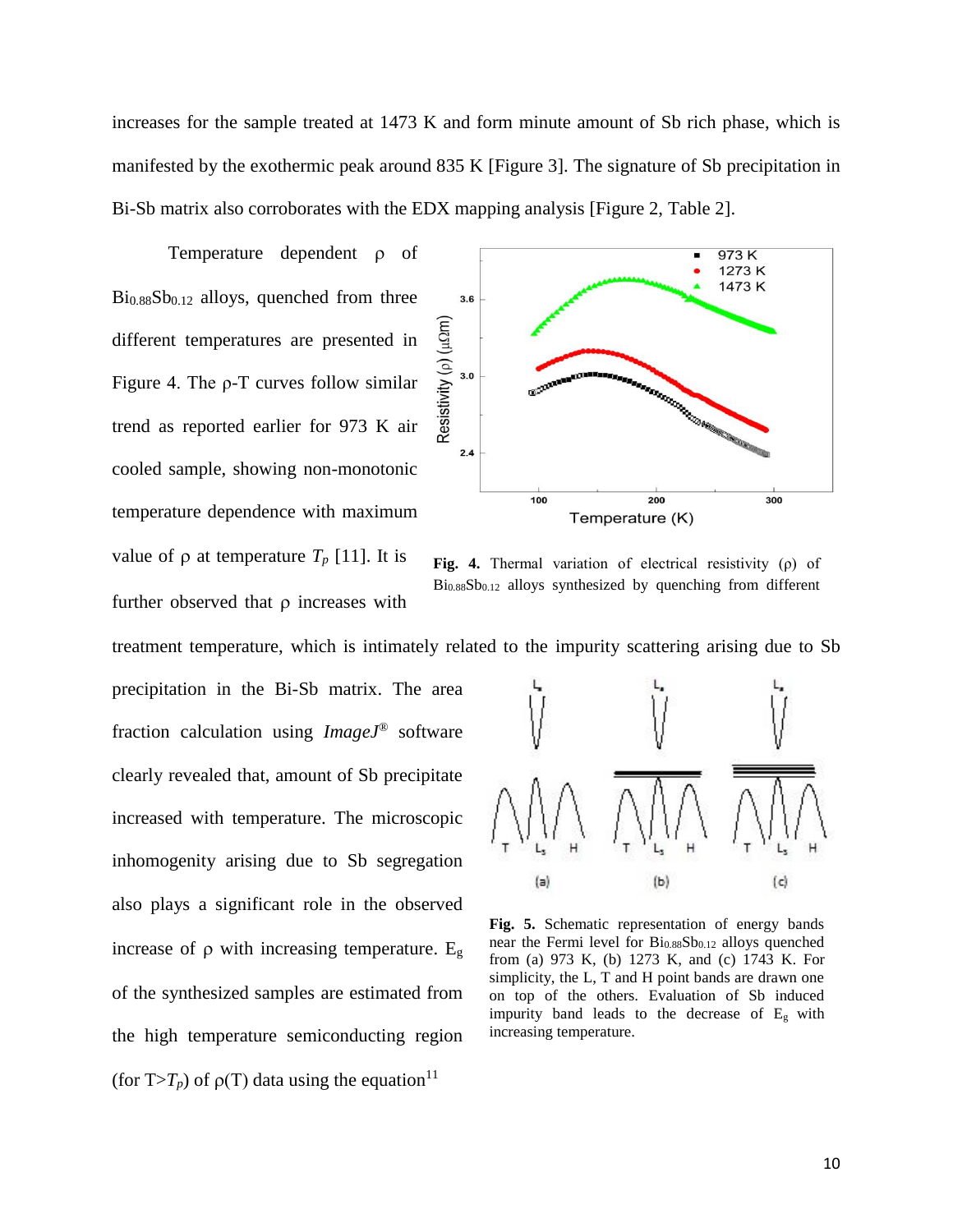$$
\rho = \rho_0 \exp(E_g / 2k_B T) \tag{3}
$$

where,  $\rho_0$  is constant related to the impurity scattering and  $k_B$ , the Boltzman constant. The estimated values of  $p_0$  and E<sub>g</sub>, extracted from fitting equation 3 with  $p(T)$  curve, are 1.60x10<sup>-6</sup>,  $1.81x10^{-6}$ ,  $2.76x10^{-6}$   $\mu\Omega$ m and 20.48, 18.37, 12.72 meV, respectively for the samples heated at 973 K, 1273 K and 1473 K. The increase of  $\rho_0$  values with increasing temperature clearly suggest the increase of impurity scattering arising due to Sb segregation, as discussed above. Further, it is observed that, E<sup>g</sup> decreases with increasing temperature. It is noteworthy to mention that for pristine  $Bi_{0.88}Sb_{0.12}$  alloy,  $E_g$  arises due to the gap between  $L_a$  and  $L_s$  bands [1,6,11]. However, impurity levels due to Sb have been postulated to exist between the  $L_a$  and  $L_s$  bands [18]. Thus in validation of the observation made from in depth microstructural and microchemical analysis, it can be commented that, increased amount of Sb precipitation in the higher temperature melt quenched samples give rise to impurity levels between  $L_a$  and  $L_s$  bands. This is agreement with the experimental observations of Brandt *et al.* [17]. With increasing temperature segregation of Sb increases and changes the position of the associated impurity levels such that  $E<sub>g</sub>$ , as estimated from the ρ(T) data, decreases. Schematic

representation of the energy band diagram near the Fermi level, showing the evolution of corresponding bands for the  $\text{Bi}_{0.88}\text{Sb}_{0.12}$ samples, is depicted in Figure 5.

In order to investigate the diamagnetic property of the melt quenched  $\rm{Bi}_{0.88}Sb_{0.12}$ samples, temperature dependent magnetic susceptibility  $(\chi)$  measurement is performed



**Fig. 6.** Magnetic susceptibility as a function of 1/T for different melt quenched  $\rm{Bi_{0.88}Sb_{0.12}}$  alloys.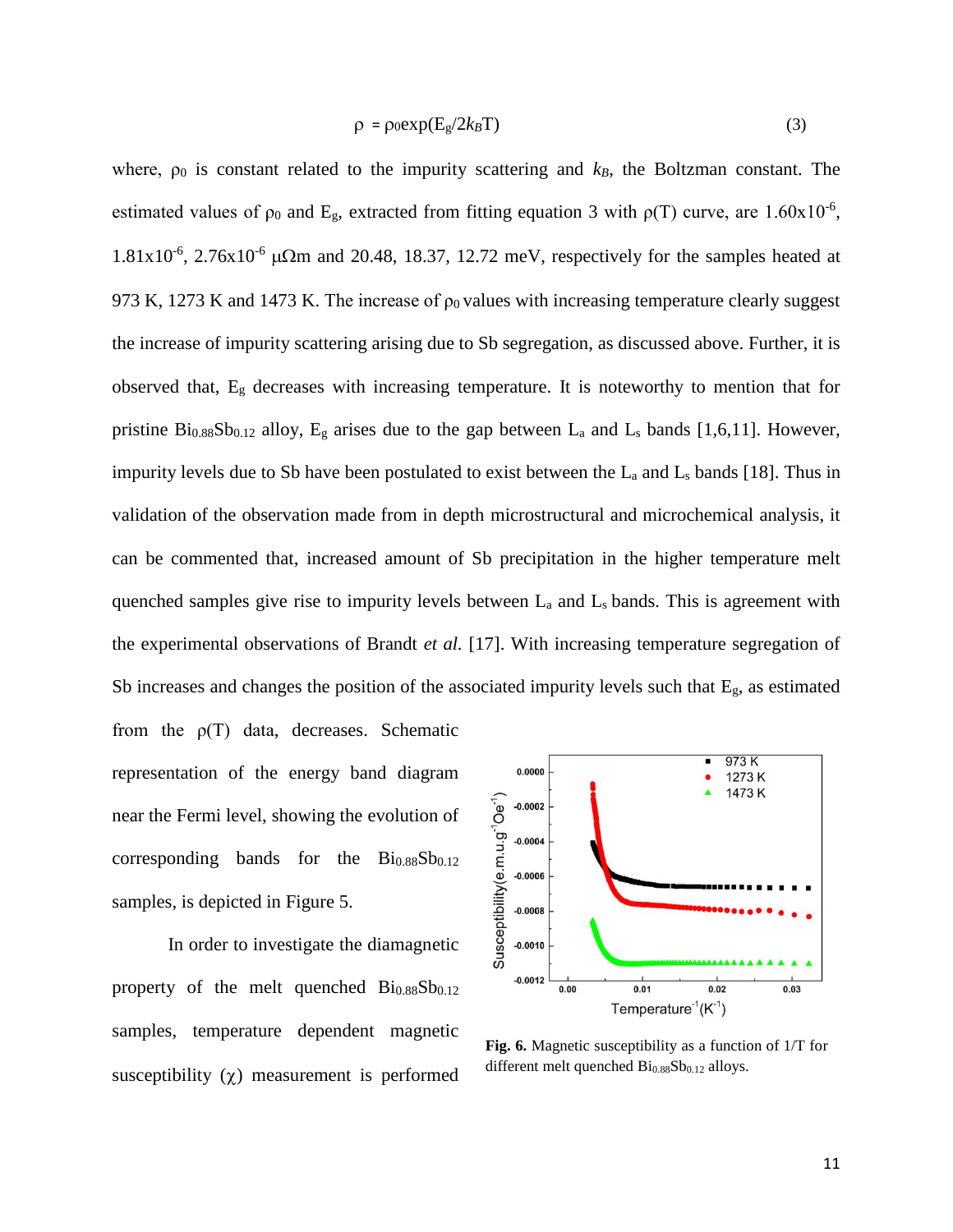[Figure 6]. All the samples are diamagnetic in nature. For all the melt quenched  $Bi<sub>0.88</sub>Sb<sub>0.12</sub>$ alloys,  $\chi$  increases monotonically with increasing temperature.  $\chi(T)$  behavior shows that, initially it increases slowly with increasing temperature, but beyond a certain temperature  $T_p$ <sup>'</sup> $(T_p \sim 150 K)$ , it increases at a much faster rate. Interestingly it is found that,  $T_p$  as estimated from  $p(T)$  curve, almost coincides with  $T_p$ <sup>'</sup>.

For semiconducting Bi-Sb alloys the total negative  $\chi$  mainly arises from the valance band electrons producing strong diamagnetism  $(\gamma_G)$  and the thermally activated carriers, which contribute to a paramagnetic term  $(\chi_C)$  [40]. However, according to Buot and McClure [41] total  $\chi$  in semiconducting Bi and related alloys can be written as:

$$
\chi = \chi_A + \chi_C + \chi_G, \qquad (4)
$$

where,  $\chi_A$  is ionic susceptibility, and  $\chi_C$  arises from the carrier present in system (i.e. electrons at L point and holes at H and T point).

It should be noted that,  $\chi_C$  strongly depends on the position of Fermi surfaces and the chemical potential (μ) [17]. μ changes with temperature and is related to the density of states of the conduction and valence bands. For the reported Bi-Sb alloys, L<sup>s</sup> and H bands, where, H is the heavy hole band, are almost at the same position. Excitation of electrons from the L<sub>s</sub> and H bands to the conduction band  $(L_a)$  increases the number of holes in valence band  $(L_s$  and H band). For  $T > T_p$ , population of carriers in the system thus increases [10], which further increases  $\chi_C$ . In fact  $\chi(T)$  data for individual samples indicates the increase of susceptibility ( $\chi$ ) at a faster rate for T >  $T_p$ <sup>'</sup>, signifying that the magnitude of overall susceptibility decreases due to the increased positive paramagnetic contribution from the conduction electrons. Figure 6 further depicts that, magnitude of total negative  $\chi$ , i.e., diamagnetic susceptibility increases with increasing temperature. Qualitatively, diamagnetism of Bi can be represented as  $\chi_0/\gamma$ , where  $\chi_0$  is the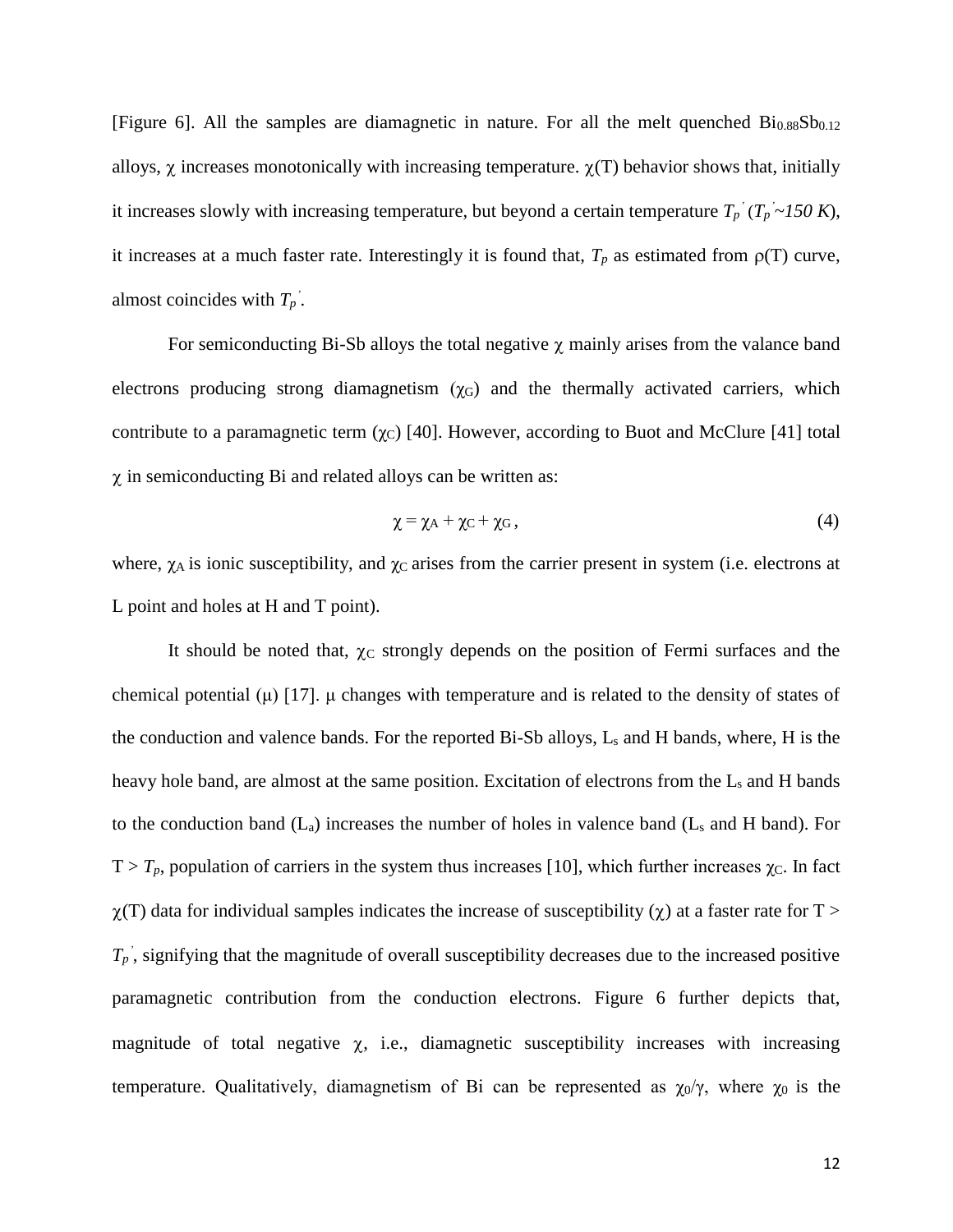susceptibility of a typical metal obtained from Pauli-Landau formula and  $\gamma$  is the thermal gap  $(E<sub>g</sub>)$  [17]. Here it should be recalled that, for the synthesized samples  $E<sub>g</sub>$  decreases with increasing temperature, which is in corroboration with the observed susceptibility data. Brandt *et al.* also reported similar observations [17].

### **IV. Conclusions**

In conclusion, the effect of treatment temperature on melt quenched  $Bi<sub>0.88</sub>Sb<sub>0.12</sub>$  is reported. Polycrystalline  $Bi<sub>0.88</sub>Sb<sub>0.12</sub>$  alloys are heated at three different temperatures, followed by rapid liquid nitrogen quenching. Lattice parameter, lattice strain and Biso of the synthesized samples increase with increasing temperature. Minute amounts of Sb segregation from Bi-Sb unit cell in the samples quenched from different temperatures might have led to the observed lattice strain. The Sb precipitation, which increases with increasing temperature, is also evidenced from DTA measurement and EDX mapping. The magnitude of diamagnetic susceptibility increases with increasing temperature. The  $p(T)$  data, showing non-monotonic temperature dependence, also increases with increasing sample treatment temperature and is related to the increased impurity scattering as well as microscopic inhomogeneity arising due to Sb precipitation. On the other hand Eg, estimated from the high temperature semiconducting regime, decreases with increasing temperature. It is thus postulated that, the impurity levels due to Sb lie between  $L_a$  and  $L_s$  bands. The Sb segregation increases with increasing temperature and influences the associated impurity levels in such a way that E<sup>g</sup> decreases.

#### **Acknowledgement:**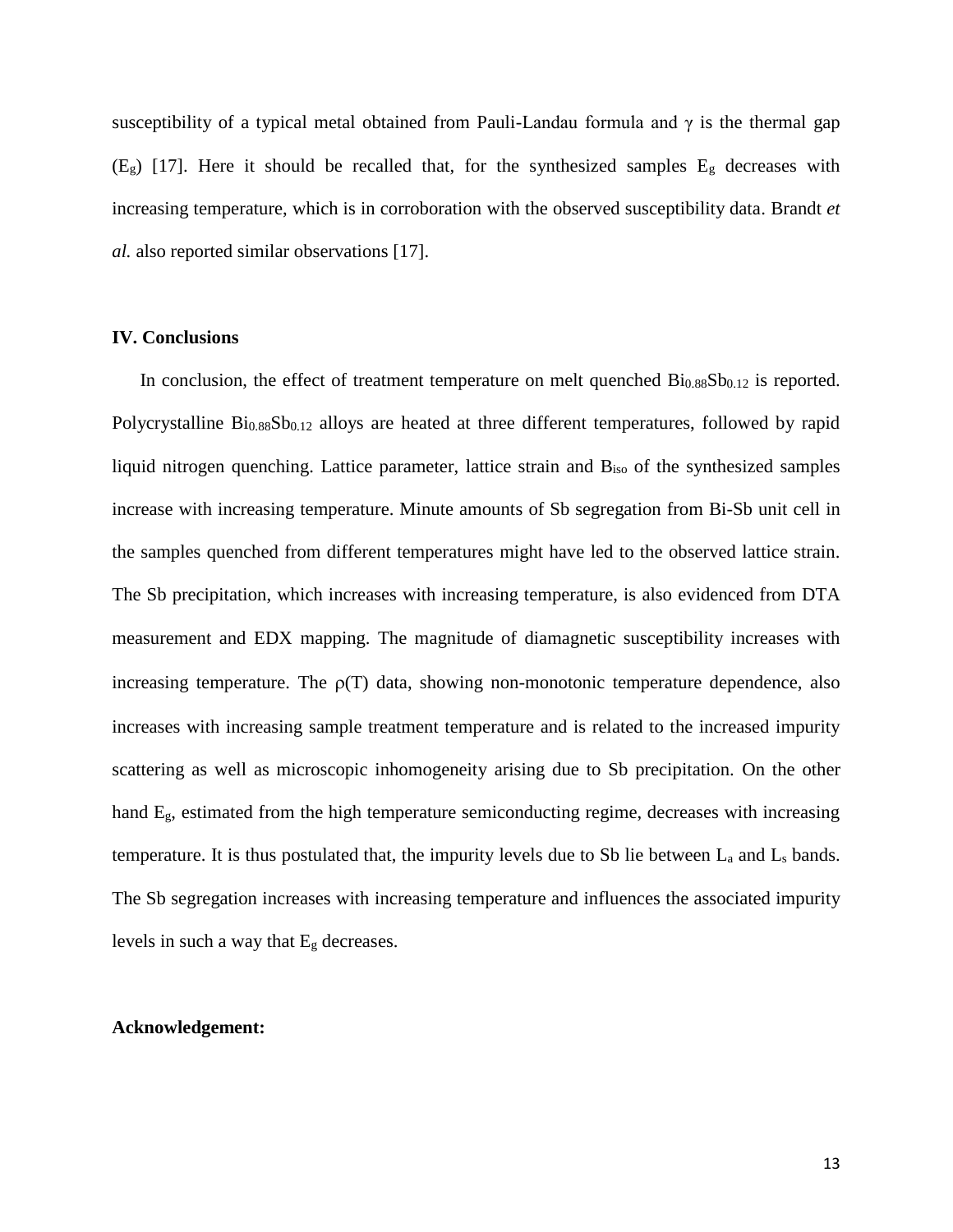This work is supported by Department of Science and Technology (DST), Govt. of India; UGC, Govt. of India and UGC-DAE CSR, Kalpakkam node in the form of sanctioning research project, reference no. SR/FTP/PS-25/2009, 39-990/2010(SR) and CSR-KN/CRS-65/2014- 15/505, respectively. Author KM and DD is thankful to UGC and UGC-DAE CSR, Govt. of India, respectively for providing Research Fellowships. Authors are also thankful to Prof. A. Ghosh and Dr. Saptarshi Biswas of Department of Chemistry, University of Calcutta for the DTA measurement.

## **References:**

- [1] A. L. Jain, Phys. Rev. **114** (1959) 1518.
- [2] J. P. Issi, Aust. J. Phys. **32** (1979) 585.
- [3] B. Lenoir, H. Scherrer, T. Caillat, Semicond. Semimet. **69** (2001) 101.
- [4] H. Kitagawa, H. Noguchi, T. Kiyabu, M. Itoh, Y. Noda, J. Phys. Chem. Solids **65** (2004) 1223.
- [5] M. Hansen, K. Anderko, Constitution of Binary Alloys, McGraw Hill Book Company, New York, 1958.
- [6] B. Lenoir, A. Dauscher, M. Cassart, Y. I. Ravich, H. Scherrer, J. Phys. Chem. Solids **59** (1998) 129.
- [7] S. Dutta, V. Shubha, T. G. Ramesh, Physica B **405** (2010) 1239.
- [8] E. I. Rogacheva, A. A. Yakovleva, V. I. Pinegin, M. S. Dresselhaus, J. Phys. Chem. Solids **69** (2008) 580.
- [9] D. Das, K. Malik, S. Bandyopadhyay, D. Das, S. Chatterjee, A. Banerjee, Appl. Phys. Lett. **105** (2014) 082105.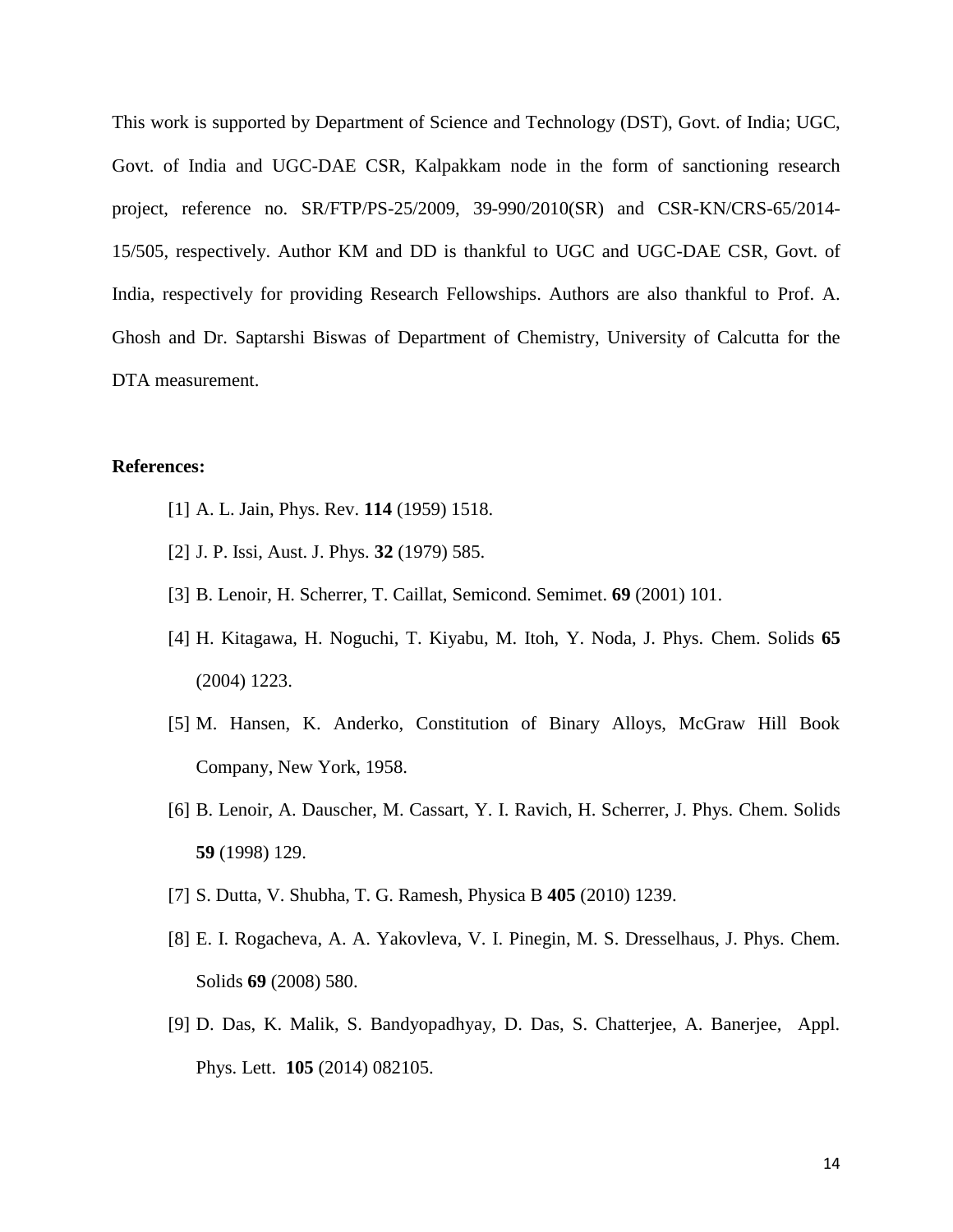- [10] K. Malik, D. Das, S. Bandyopadhyay, P. Mandal, A. K. Deb, V. Srihari, A. Banerjee, Appl. Phys. Lett. **103** (2013) 242108.
- [11] K. Malik, D. Das, D. Mondal, D. Chattopadhyay, A. K. Deb, S. Bandyopadhyay, A. Banerjee, J. Appl. Phys. **112** (2012) 083706.
- [12] B. Lenoir, M. Cassart, J. P. Michenaud, H. Scherrer, S. Scherrer, J. Phys. Chem. Solids **57** (1996) 89.
- [13] D. M. Brown, S. J. Silverman, Phys. Rev. **136** (1964) A290.
- [14] D. M. Brown, F. K. Heumann, J. Appl. Phys. **35** (1964) 1947.
- [15] N. A. Rodionov, N. A. Red'ko, G. A. Ivanov, Sov. Phys. Solid State **21** (1979) 1473.
- [16] E. N. Adams II, Phys. Rev. **89** (1953) 633.
- [17] N. B. Brandt, M. V. Semenov, L. A. Falkovsky, J. Low. Temp. Phys. **27 (**1977) 75.
- [18] M. Sengupta, R. Bhattacharya, J. Phys. Chem. Solids **46** (1985) 9.
- [19] W. M. Yim, J. P. Dismukes, Proc. Inter. Conf. Cryst. Growth; Boston B **27** (1966) 187.
- [20] B. Lenoir, A. Demouge, D. Perrin, H. Scherrer, S. Scherrer, M. Cassart, J. P. Michenaud, J. Phys. Chem. Solids **56** (1995) 99.
- [21] T. Luo, S. Wang, H. Li, X. Tang, Intermetallics **32** (2013) 96.
- [22] H. Kitagawa, H. Noguchi, T. Kiyabu, M. Itoh, Y. Noda, J. Phys. Chem. Solids **65** (2004) 1223.
- [23] R. M. Lopez, B. Lenoir, X. Devaux, A. Dauscher, H. Scherrer, Mater. Sci. Eng.: A **248** (1998) 147.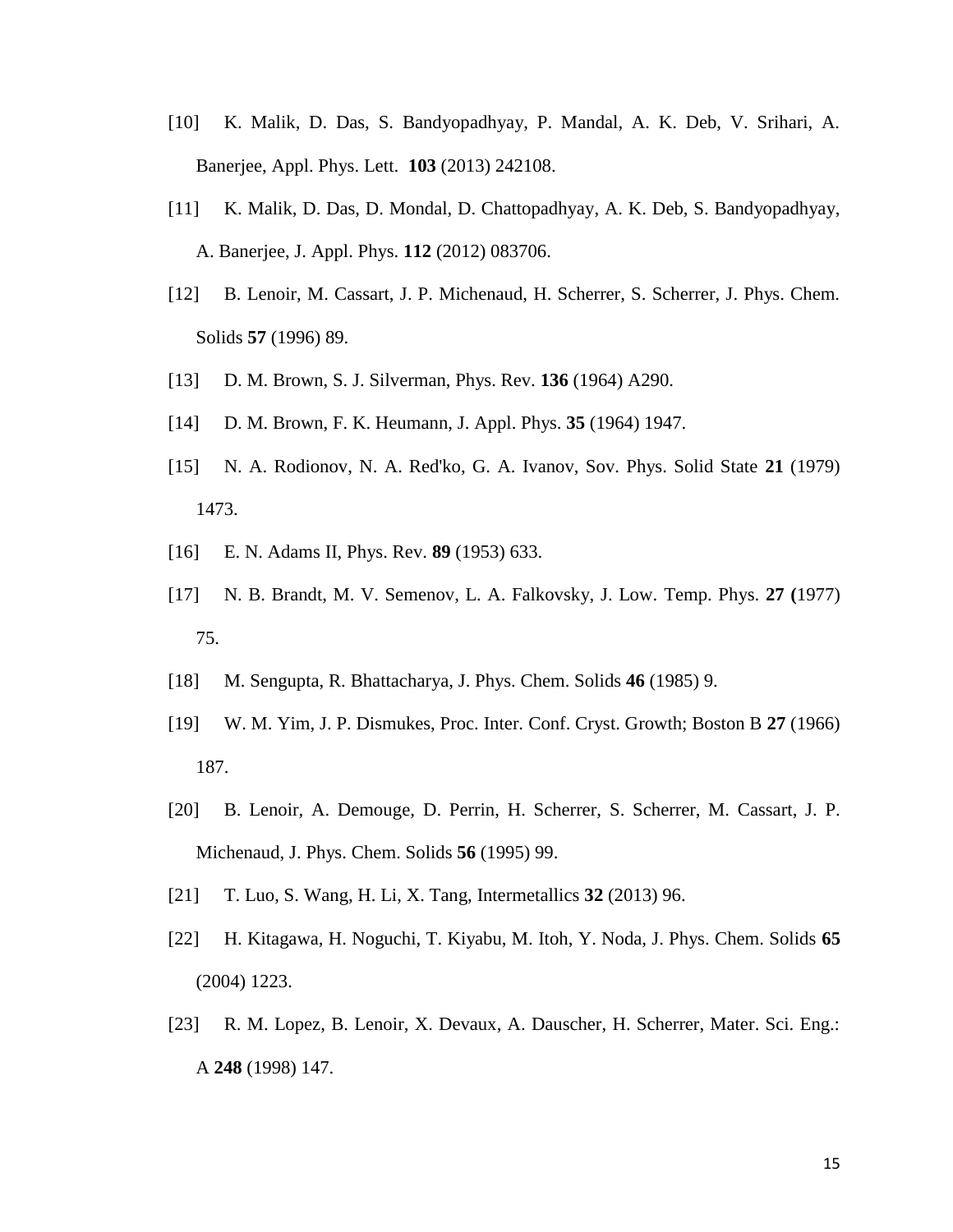- [24] J. Androulakis, E. Beciragic, Solid State Commun. **173** (2013) 5.
- [25] Y. H. Lee, T. Koyanagi, Thermoelectrics, 2001. Proceedings ICT 2001. XX International Conference, 278 (2001).
- [26] M. C. Robert, R. Saravanan, Powder Tech. **197** (2010) 159.
- [27] S. N. Guin, J. Pan, A. Bhowmik, D. Sanyal, U. V. Waghmare, K. Biswas, J. Am. Chem. Soc. **136** (2014) 12712.
- [28] A. Banik, U. S. Shenoy, S. Anand, U. V. Waghmare, K. Biswas, Chem. Mater. **27** (2015) 581.
- [29] A. Banik, K. Biswas, J. Mater. Chem. A **2** (2014) 9620.
- [30] L. Lutterotti, S. Matthies, H. R. Wenk, Proc. ICOTOM 14 (1999) 1599; IUCR Newsl. CPD **21** (1999) 14.
- [31] J. G. M. van Berkum, G. J. M. Sprong, Th. de Keijser, R. Delhez, E. J. Sonneveld, Powder Diffr. **10** (1995) 129.
- [32] N. W. Aschcroft, N. D. Mermin, Solid State Physics, CENGAGE Learning, New Delhi, 2010.
- [33] See the supplementary information for Figure S1
- [34] See the supplementary information for Figure S2
- [35] X. Cai, X. Fan, Z. Rong, F. Yang, Z. Gan, G. Li, J. Phys. D: Appl. Phys. **47** (2014) 115101.
- [36] P. D. Dernier, W. Weber, L. D. Longinotti, Phys. Rev. B **14** (1976 ) 3635.
- [37] A. Singh, C. Moriyoshi, Y. Kuroiwa, D. Pandey, Phys. Rev. B **88** (2013) 024113.
- [38] W.D. Callister, Fundamentals of Materials Science and Engineering, 2nd ed., Wiley & Sons., New York, 2005.